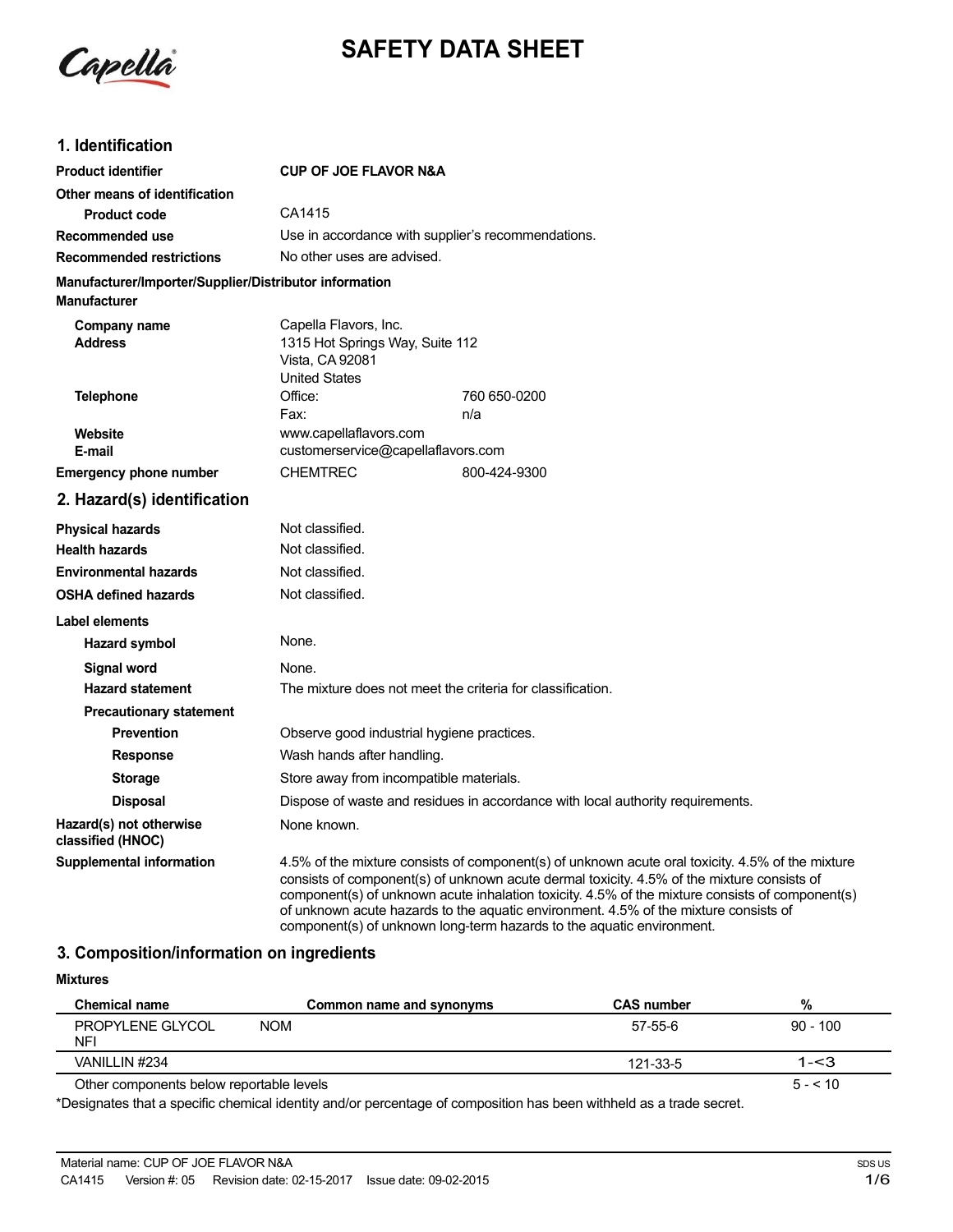### **4. First-aid measures**

| <b>Inhalation</b>                                                            | Move to fresh air. Call a physician if symptoms develop or persist.                                                 |
|------------------------------------------------------------------------------|---------------------------------------------------------------------------------------------------------------------|
| <b>Skin contact</b>                                                          | Wash off with soap and water. Get medical attention if irritation develops and persists.                            |
| Eye contact                                                                  | Rinse with water. Get medical attention if irritation develops and persists.                                        |
| Ingestion                                                                    | Rinse mouth. Get medical attention if symptoms occur.                                                               |
| <b>Most important</b><br>symptoms/effects, acute and<br>delayed              | Direct contact with eyes may cause temporary irritation.                                                            |
| Indication of immediate<br>medical attention and special<br>treatment needed | Treat symptomatically.                                                                                              |
| <b>General information</b>                                                   | Ensure that medical personnel are aware of the material(s) involved, and take precautions to<br>protect themselves. |
| 5. Fire-fighting measures                                                    |                                                                                                                     |

| Alcohol resistant foam. Powder. Carbon dioxide (CO2).                                         |
|-----------------------------------------------------------------------------------------------|
| Do not use water jet as an extinguisher, as this will spread the fire.                        |
| During fire, gases hazardous to health may be formed.                                         |
| Self-contained breathing apparatus and full protective clothing must be worn in case of fire. |
| Move containers from fire area if you can do so without risk.                                 |
| Use standard firefighting procedures and consider the hazards of other involved materials.    |
| No unusual fire or explosion hazards noted.                                                   |
|                                                                                               |

### **6. Accidental release measures**

| Personal precautions,<br>protective equipment and<br>emergency procedures | Keep unnecessary personnel away. For personal protection, see section 8 of the SDS.                                                                                                                                                               |
|---------------------------------------------------------------------------|---------------------------------------------------------------------------------------------------------------------------------------------------------------------------------------------------------------------------------------------------|
| Methods and materials for<br>containment and cleaning up                  | Use water spray to reduce vapors or divert vapor cloud drift.                                                                                                                                                                                     |
|                                                                           | Large Spills: Stop the flow of material, if this is without risk. Dike the spilled material, where this is<br>possible. Absorb in vermiculite, dry sand or earth and place into containers. Following product<br>recovery, flush area with water. |
|                                                                           | Small Spills: Wipe up with absorbent material (e.g. cloth, fleece). Clean surface thoroughly to<br>remove residual contamination.                                                                                                                 |
|                                                                           | Never return spills to original containers for re-use. For waste disposal, see section 13 of the SDS.                                                                                                                                             |
| <b>Environmental precautions</b>                                          | Avoid discharge into drains, water courses or onto the ground.                                                                                                                                                                                    |
| 7. Handling and storage                                                   |                                                                                                                                                                                                                                                   |
| Precautions for safe handling                                             | Avoid prolonged exposure. Observe good industrial hygiene practices.                                                                                                                                                                              |
| Conditions for safe storage,<br>including any incompatibilities           | Store in original tightly closed container. Store away from incompatible materials (see Section 10<br>of the SDS).                                                                                                                                |

### **8. Exposure controls/personal protection**

#### **Occupational exposure limits**

The following constituents are the only constituents of the product which have a PEL, TLV or other recommended exposure limit. At this time, the other constituents have no known exposure limits.

| US. Workplace Environmental Exposure Level (WEEL) Guides |                                                            |            |          |  |
|----------------------------------------------------------|------------------------------------------------------------|------------|----------|--|
| <b>Components</b>                                        | Type                                                       | Value      | Form     |  |
| PROPYLENE GLYCOL<br>NOM NFI (CAS 57-55-6)                | TWA                                                        | 10 $mq/m3$ | Aerosol. |  |
| VANILLIN #234 (CAS<br>$121 - 33 - 5$                     | TWA                                                        | 10 $mq/m3$ |          |  |
| <b>Biological limit values</b>                           | No biological exposure limits noted for the ingredient(s). |            |          |  |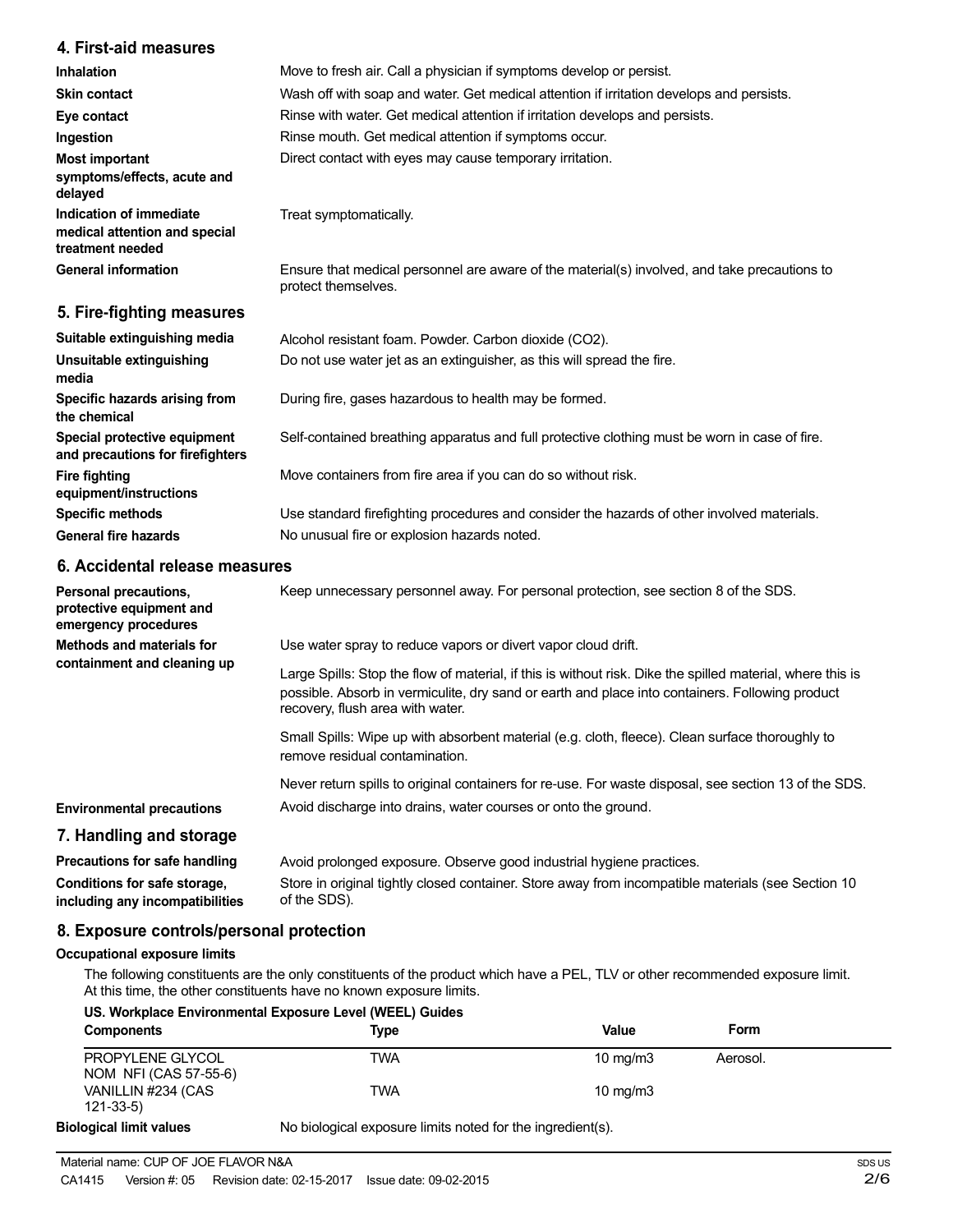| Appropriate engineering<br>controls      | Good general ventilation (typically 10 air changes per hour) should be used. Ventilation rates<br>should be matched to conditions. If applicable, use process enclosures, local exhaust ventilation,<br>or other engineering controls to maintain airborne levels below recommended exposure limits. If<br>exposure limits have not been established, maintain airborne levels to an acceptable level. |
|------------------------------------------|--------------------------------------------------------------------------------------------------------------------------------------------------------------------------------------------------------------------------------------------------------------------------------------------------------------------------------------------------------------------------------------------------------|
|                                          | Individual protection measures, such as personal protective equipment                                                                                                                                                                                                                                                                                                                                  |
| Eye/face protection                      | Wear safety glasses with side shields (or goggles).                                                                                                                                                                                                                                                                                                                                                    |
| <b>Skin protection</b>                   |                                                                                                                                                                                                                                                                                                                                                                                                        |
| <b>Hand protection</b>                   | Wear appropriate chemical resistant gloves.                                                                                                                                                                                                                                                                                                                                                            |
| Other                                    | Wear suitable protective clothing.                                                                                                                                                                                                                                                                                                                                                                     |
| <b>Respiratory protection</b>            | In case of insufficient ventilation, wear suitable respiratory equipment.                                                                                                                                                                                                                                                                                                                              |
| <b>Thermal hazards</b>                   | Wear appropriate thermal protective clothing, when necessary.                                                                                                                                                                                                                                                                                                                                          |
| <b>General hygiene</b><br>considerations | Always observe good personal hygiene measures, such as washing after handling the material<br>and before eating, drinking, and/or smoking. Routinely wash work clothing and protective<br>equipment to remove contaminants.                                                                                                                                                                            |

# **9. Physical and chemical properties**

| Appearance                                        |                                                            |
|---------------------------------------------------|------------------------------------------------------------|
| <b>Physical state</b>                             | Liquid.                                                    |
| Form                                              | Liquid.                                                    |
| Color                                             | Not available.                                             |
| Odor                                              | Not available.                                             |
| Odor threshold                                    | Not available.                                             |
| рH                                                | Not available.                                             |
| Melting point/freezing point                      | -74.2 °F (-59 °C) estimated                                |
| Initial boiling point and boiling<br>range        | 370.76 °F (188.2 °C) estimated                             |
| <b>Flash point</b>                                | $>$ 200.0 °F ( $>$ 93.3 °C)<br>$>$ 200.0 °F ( $>$ 93.3 °C) |
| <b>Evaporation rate</b>                           | Not available.                                             |
| Flammability (solid, gas)                         | Not applicable.                                            |
| Upper/lower flammability or explosive limits      |                                                            |
| <b>Flammability limit - lower</b><br>(%)          | Not available.                                             |
| Flammability limit - upper<br>(%)                 | Not available.                                             |
| Explosive limit - lower (%)                       | Not available.                                             |
| Explosive limit - upper (%)                       | Not available.                                             |
| Vapor pressure                                    | 0.17 hPa estimated                                         |
| <b>Vapor density</b>                              | Not available.                                             |
| <b>Relative density</b>                           | Not available.                                             |
| Solubility(ies)                                   |                                                            |
| Solubility (water)                                | Not available.                                             |
| <b>Partition coefficient</b><br>(n-octanol/water) | Not available.                                             |
| <b>Auto-ignition temperature</b>                  | 700 °F (371.11 °C) estimated                               |
| <b>Decomposition temperature</b>                  | Not available.                                             |
| <b>Viscosity</b>                                  | Not available.                                             |
| <b>Other information</b>                          |                                                            |
| <b>Explosive properties</b>                       | Not explosive.                                             |
| <b>Flammability class</b>                         | Combustible IIIB estimated                                 |
| <b>Oxidizing properties</b>                       | Not oxidizing.                                             |
| <b>Refractive index</b>                           | 1.4189 - 1.4489                                            |
| <b>Specific gravity</b>                           | 1.03 - 1.06                                                |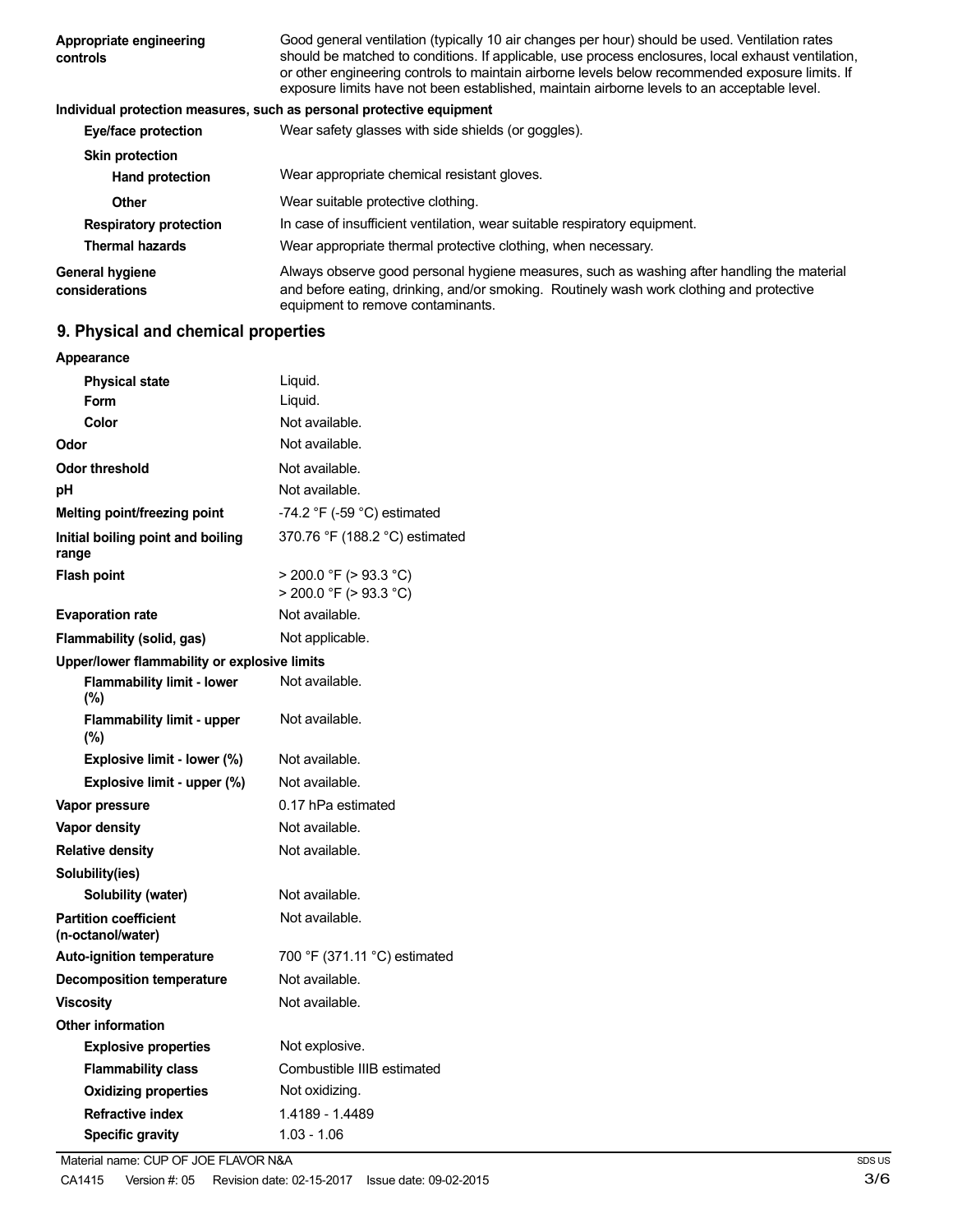# **10. Stability and reactivity**

| <b>Reactivity</b>                            | The product is stable and non-reactive under normal conditions of use, storage and transport. |
|----------------------------------------------|-----------------------------------------------------------------------------------------------|
| <b>Chemical stability</b>                    | Material is stable under normal conditions.                                                   |
| <b>Possibility of hazardous</b><br>reactions | No dangerous reaction known under conditions of normal use.                                   |
| <b>Conditions to avoid</b>                   | Avoid temperatures exceeding the flash point. Contact with incompatible materials.            |
| Incompatible materials                       | Strong oxidizing agents.                                                                      |
| <b>Hazardous decomposition</b><br>products   | No hazardous decomposition products are known.                                                |

# **11. Toxicological information**

#### **Information on likely routes of exposure**

| <b>Inhalation</b>                                                                                                                                                                                                                       | Prolonged inhalation may be harmful.                                                                                                                                                                  |                                                           |  |
|-----------------------------------------------------------------------------------------------------------------------------------------------------------------------------------------------------------------------------------------|-------------------------------------------------------------------------------------------------------------------------------------------------------------------------------------------------------|-----------------------------------------------------------|--|
| <b>Skin contact</b>                                                                                                                                                                                                                     | No adverse effects due to skin contact are expected.                                                                                                                                                  |                                                           |  |
| Eye contact                                                                                                                                                                                                                             | Direct contact with eyes may cause temporary irritation.                                                                                                                                              |                                                           |  |
| Ingestion                                                                                                                                                                                                                               | Expected to be a low ingestion hazard.                                                                                                                                                                |                                                           |  |
| Symptoms related to the<br>physical, chemical and<br>toxicological characteristics                                                                                                                                                      | Direct contact with eyes may cause temporary irritation.                                                                                                                                              |                                                           |  |
| Information on toxicological effects                                                                                                                                                                                                    |                                                                                                                                                                                                       |                                                           |  |
| <b>Acute toxicity</b>                                                                                                                                                                                                                   | Not known.                                                                                                                                                                                            |                                                           |  |
| Skin corrosion/irritation                                                                                                                                                                                                               |                                                                                                                                                                                                       | Prolonged skin contact may cause temporary irritation.    |  |
| Serious eye damage/eye<br>irritation                                                                                                                                                                                                    |                                                                                                                                                                                                       | Direct contact with eyes may cause temporary irritation.  |  |
| Respiratory or skin sensitization                                                                                                                                                                                                       |                                                                                                                                                                                                       |                                                           |  |
| <b>Respiratory sensitization</b>                                                                                                                                                                                                        | Not a respiratory sensitizer.                                                                                                                                                                         |                                                           |  |
| <b>Skin sensitization</b>                                                                                                                                                                                                               |                                                                                                                                                                                                       | This product is not expected to cause skin sensitization. |  |
| Germ cell mutagenicity                                                                                                                                                                                                                  | No data available to indicate product or any components present at greater than 0.1% are<br>mutagenic or genotoxic.                                                                                   |                                                           |  |
| Carcinogenicity                                                                                                                                                                                                                         |                                                                                                                                                                                                       | Not classifiable as to carcinogenicity to humans.         |  |
| IARC Monographs. Overall Evaluation of Carcinogenicity<br>Not listed.<br>OSHA Specifically Regulated Substances (29 CFR 1910.1001-1050)<br>Not regulated.<br>US. National Toxicology Program (NTP) Report on Carcinogens<br>Not listed. |                                                                                                                                                                                                       |                                                           |  |
| <b>Reproductive toxicity</b>                                                                                                                                                                                                            | This product is not expected to cause reproductive or developmental effects.                                                                                                                          |                                                           |  |
| Specific target organ toxicity -<br>single exposure                                                                                                                                                                                     | Not classified.                                                                                                                                                                                       |                                                           |  |
| Specific target organ toxicity -<br>repeated exposure                                                                                                                                                                                   | Not classified.                                                                                                                                                                                       |                                                           |  |
| <b>Aspiration hazard</b>                                                                                                                                                                                                                | Not an aspiration hazard.                                                                                                                                                                             |                                                           |  |
| <b>Chronic effects</b>                                                                                                                                                                                                                  | Prolonged inhalation may be harmful.                                                                                                                                                                  |                                                           |  |
| 12. Ecological information                                                                                                                                                                                                              |                                                                                                                                                                                                       |                                                           |  |
| <b>Ecotoxicity</b>                                                                                                                                                                                                                      | The product is not classified as environmentally hazardous. However, this does not exclude the<br>possibility that large or frequent spills can have a harmful or damaging effect on the environment. |                                                           |  |
| Persistence and degradability                                                                                                                                                                                                           |                                                                                                                                                                                                       |                                                           |  |
| <b>Bioaccumulative potential</b>                                                                                                                                                                                                        |                                                                                                                                                                                                       |                                                           |  |
| Partition coefficient n-octanol / water (log Kow)                                                                                                                                                                                       |                                                                                                                                                                                                       |                                                           |  |
| PROPYLENE GLYCOL<br>VANILLIN #234                                                                                                                                                                                                       | NOM NFI                                                                                                                                                                                               | $-0.92$<br>1.37                                           |  |
| <b>Mobility in soil</b>                                                                                                                                                                                                                 | No data available.                                                                                                                                                                                    |                                                           |  |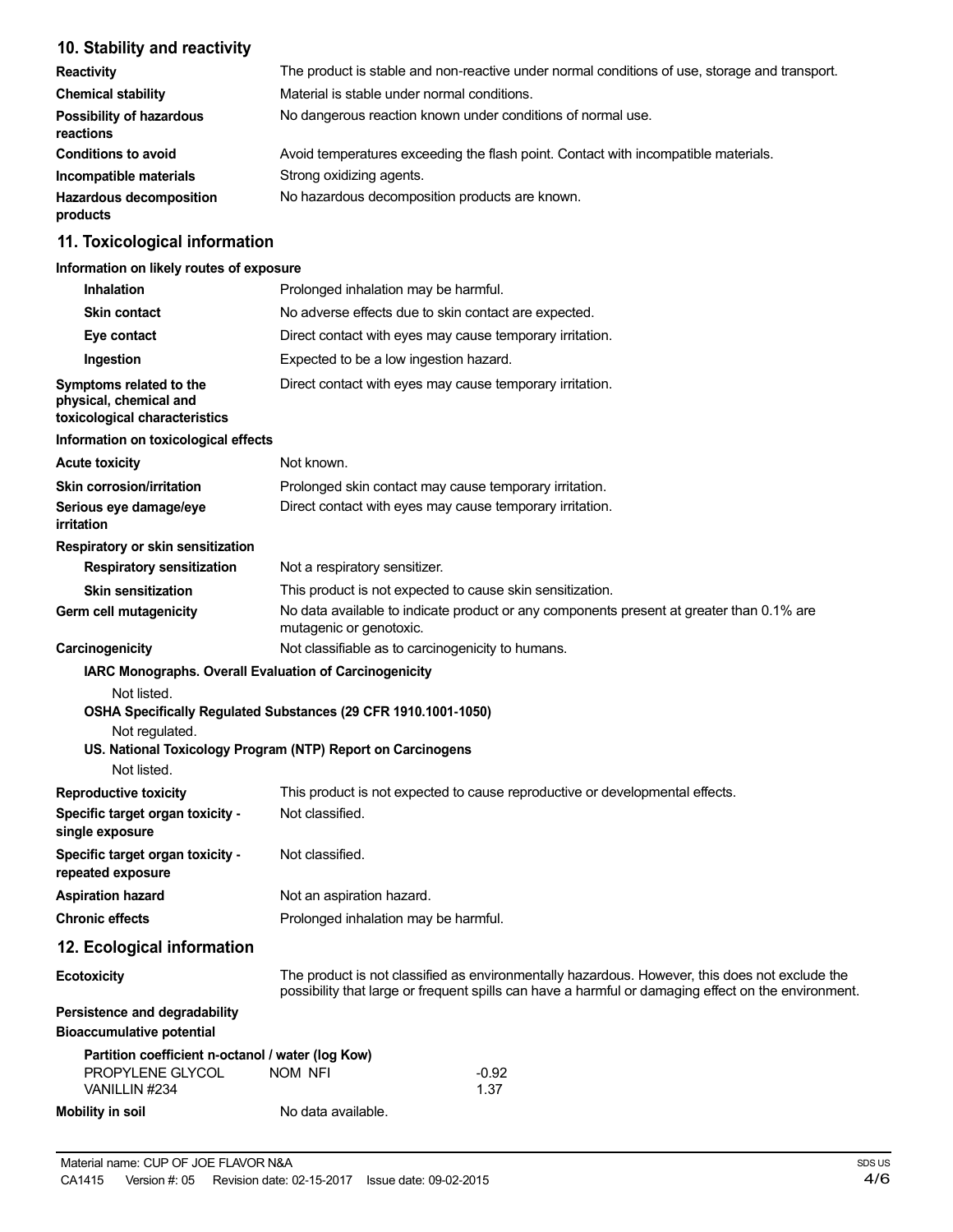| Other adverse effects                                                          | No other adverse environmental effects (e.g. ozone depletion, photochemical ozone creation<br>potential, endocrine disruption, global warming potential) are expected from this component.                             |
|--------------------------------------------------------------------------------|------------------------------------------------------------------------------------------------------------------------------------------------------------------------------------------------------------------------|
| 13. Disposal considerations                                                    |                                                                                                                                                                                                                        |
| <b>Disposal instructions</b>                                                   | Collect and reclaim or dispose in sealed containers at licensed waste disposal site.                                                                                                                                   |
| <b>Local disposal regulations</b>                                              | Dispose in accordance with all applicable regulations.                                                                                                                                                                 |
| Hazardous waste code                                                           | The waste code should be assigned in discussion between the user, the producer and the waste<br>disposal company.                                                                                                      |
| Waste from residues / unused<br>products                                       | Dispose of in accordance with local regulations. Empty containers or liners may retain some<br>product residues. This material and its container must be disposed of in a safe manner (see:<br>Disposal instructions). |
| <b>Contaminated packaging</b>                                                  | Since emptied containers may retain product residue, follow label warnings even after container is<br>emptied. Empty containers should be taken to an approved waste handling site for recycling or<br>disposal.       |
| 14. Transport information                                                      |                                                                                                                                                                                                                        |
| <b>DOT</b>                                                                     |                                                                                                                                                                                                                        |
| Not regulated as dangerous goods.                                              |                                                                                                                                                                                                                        |
| <b>IATA</b>                                                                    |                                                                                                                                                                                                                        |
| Not regulated as dangerous goods.                                              |                                                                                                                                                                                                                        |
| <b>IMDG</b>                                                                    |                                                                                                                                                                                                                        |
| Not regulated as dangerous goods.                                              |                                                                                                                                                                                                                        |
| Transport in bulk according to<br>Annex II of MARPOL 73/78 and<br>the IBC Code | Not established.                                                                                                                                                                                                       |
| 15. Regulatory information                                                     |                                                                                                                                                                                                                        |
| <b>US federal regulations</b>                                                  | This product is not known to be a "Hazardous Chemical" as defined by the OSHA Hazard<br>Communication Standard, 29 CFR 1910.1200.                                                                                      |
| TSCA Section 12(b) Export Notification (40 CFR 707, Subpt. D)                  |                                                                                                                                                                                                                        |
| Not regulated.                                                                 |                                                                                                                                                                                                                        |
| <b>CERCLA Hazardous Substance List (40 CFR 302.4)</b>                          |                                                                                                                                                                                                                        |
| Not listed.                                                                    |                                                                                                                                                                                                                        |
| SARA 304 Emergency release notification                                        |                                                                                                                                                                                                                        |
| Not regulated.                                                                 | OSHA Specifically Regulated Substances (29 CFR 1910.1001-1050)                                                                                                                                                         |
| Not regulated.                                                                 |                                                                                                                                                                                                                        |

#### **Superfund Amendments and Reauthorization Act of 1986 (SARA)**

| Immediate Hazard - No  |
|------------------------|
| Delayed Hazard - No    |
| Fire Hazard - No       |
| Pressure Hazard - No   |
| Reactivity Hazard - No |
|                        |

#### **SARA 302 Extremely hazardous substance**

Not listed.

**Hazard** categories

**SARA 311/312 Hazardous** No **chemical SARA 313 (TRI reporting)**

Not regulated.

#### **Other federal regulations**

**Clean Air Act (CAA) Section 112 Hazardous Air Pollutants (HAPs) List** Not regulated. **Clean Air Act (CAA) Section 112(r) Accidental Release Prevention (40 CFR 68.130)** Not regulated. **Safe Drinking Water Act (SDWA) US state regulations** Not regulated. California Safe Drinking Water and Toxic Enforcement Act of 1986 (Proposition 65): This material is not known to contain any chemicals currently listed as carcinogens or reproductive toxins.